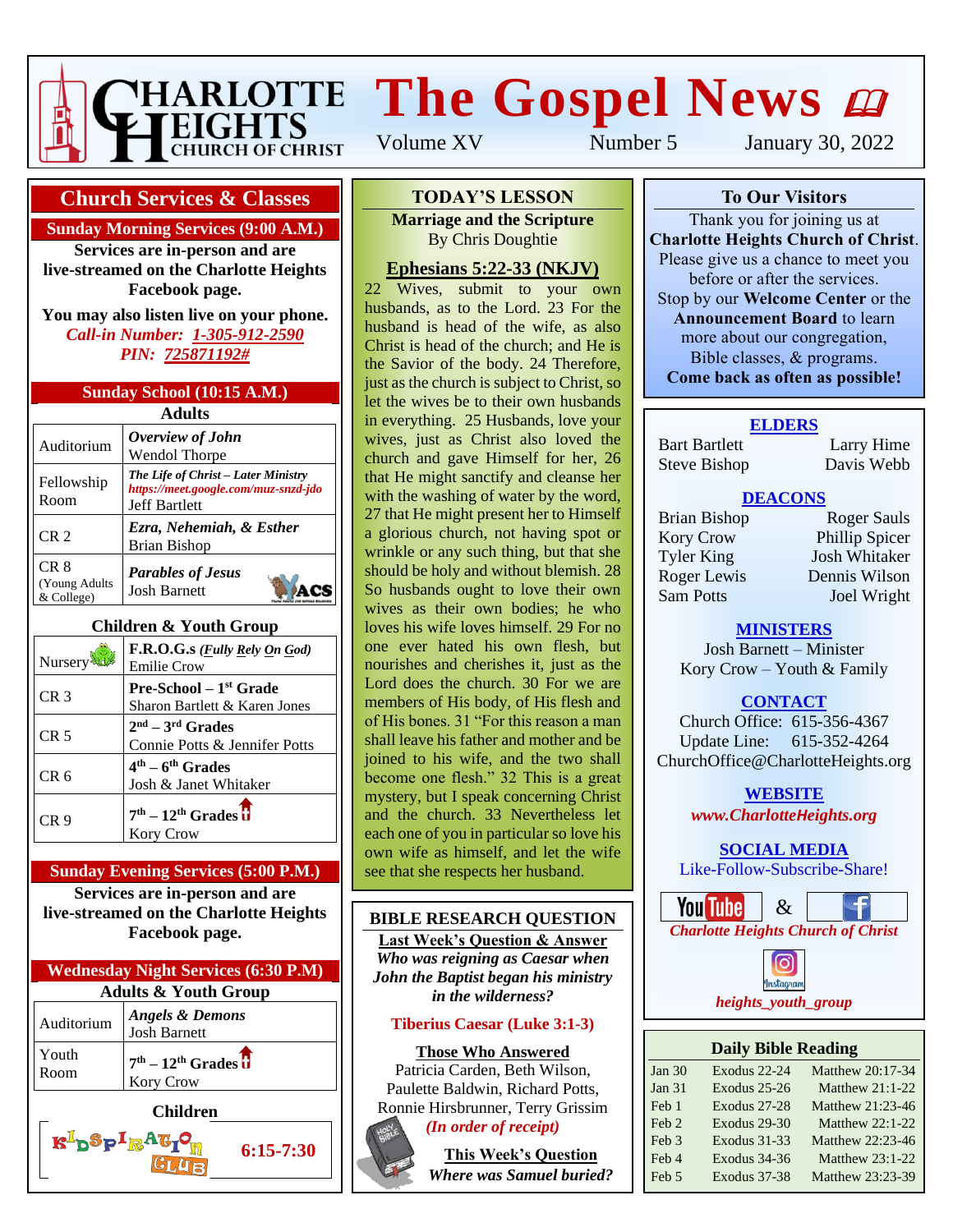## All Adult Sunday School Classes Will Remain in the Auditorium Today

All Adult Classes will remain in the Auditorium during Sunday School today for a special class led by **Chris Doughtie** regarding the work at **Tennessee Children's Home**. Kidspiration, children's classes, & the Youth Group will meet as usual.

#### **Upcoming Events – At-A-Glance**

**5 th Sunday – Mission Minded TODAY**

*Guest Speaker: Chris Doughtie Tennessee Children's Home*

**Lads-To-Leaders Service TONIGHT (5:00)** *See Announcement*

**Shower the People February 1 (5:30 – 9:00)**

> **Ladies Bible Class February 2 (10:00)**

**Ladies Virtual Book Study February 3 (7:00)**

**Monday Night for the Master February 7 (6:00)**

**KIDS – Valentines Party February 13 (11:00 – 1:00)** *See Announcement*

**Brookdale Belle Meade – Service February 13 (3:00)** *See Josh if you would like to help.*

**Sunday Evening Song Service February 20 (5:00)**

### Thank You

Thank you for the cards, prayers, and thoughts during my sickness. I appreciate you all.

**Dorothy McDonald**

## Thank You

Thank you so very much for all the cards, prayers, and expressions of concern for Mama Mac that you have conveyed over the last few weeks. Having our Christian family care about us and care about her means everything, and we take comfort in that and in our God. May God bless you in all that you do.

Much love in Him,

**The Family of Lorene McAlister**

#### **5 th Sunday Mission Emphasis - Tennessee Children's Home**

How were you raised? Did you have a father and mother in your home? Were you blessed to be raised by parents who loved you? I wish every child had a loving home with a mother and a father. This is not the reality in our state, nation, and world. The local church is not to reinvent the wheel. There are too many problems for us to lead the charge to solve them. We are best served by plugging into nonprofits with their resources and support staffs. One of the works we support at Charlotte Heights is the **Tennessee Children's Home**.

The **Tennessee Children's Home** began in 1909 in Columbia, Tennessee. It started out as an Orphan Home. The **Tennessee Children's Home** has cared for over 20,000 children since 1909. Only God knows the fruit from this great work. I'm reminded of what James said about true religion. "*Pure and undefiled religion before God and the Father is this: to visit orphans and widows in their trouble, and to keep oneself unspotted from the world*" (James 1:27). The **Tennessee Children's Home** has seen a lot of families and children throughout the years.

I saw on their website this quote: "*Of the youth that TCH serves, approximately 90% of children don't return to state custody after being in the care of TCH.*" The **Tennessee Children's Home** vision is to help the ones served by

**Tennessee Children's Home** so that they will learn to live healthy physical, mental, social, and Christian lives.

**Chris Doughtie** is with us today. He is the director of development. We welcome Chris and thank him for his time. It is so important to see and hear how the Elders



have decided to use our contribution dollars. In Him, Josh Barnett

#### **Congratulations**

Congratulations to **Amy Batey**, who responded to the invitation last Sunday morning and asked for the prayers of the church. *Please keep Amy in your prayers.*

## Thank You

I appreciate all of the cards and Christmas cards that I have received. They really do make a difference! **Becky Malone** Congratulations

Congratulations to **Noah Barnett**, who was baptized into Christ by Josh Barnett on Wednesday night. *Please keep Noah in your prayers.*

## Sympathy

Sympathy is extended to **Sarah Webb** and her family in the death of her sister-in-law, **Linda Taylor**, in Wyoming. *Please keep this family in your prayers.*



# Lads-To-Leaders Service - TONIGHT

**Please try to join us to encourage these young men.**

I ask you to come back on Sunday night for our **Lads-To-Leaders Service**. It is so important for our youth to see our support in the pews. I realize some of you are unable to be there. If you can't attend in person, please watch online and comment so that they can go back and read the comments.

Our youth need encouragement. We need to keep them on track of leading us in worship. I would love for us to have **over 150 people** in attendance tonight!

Josh Barnett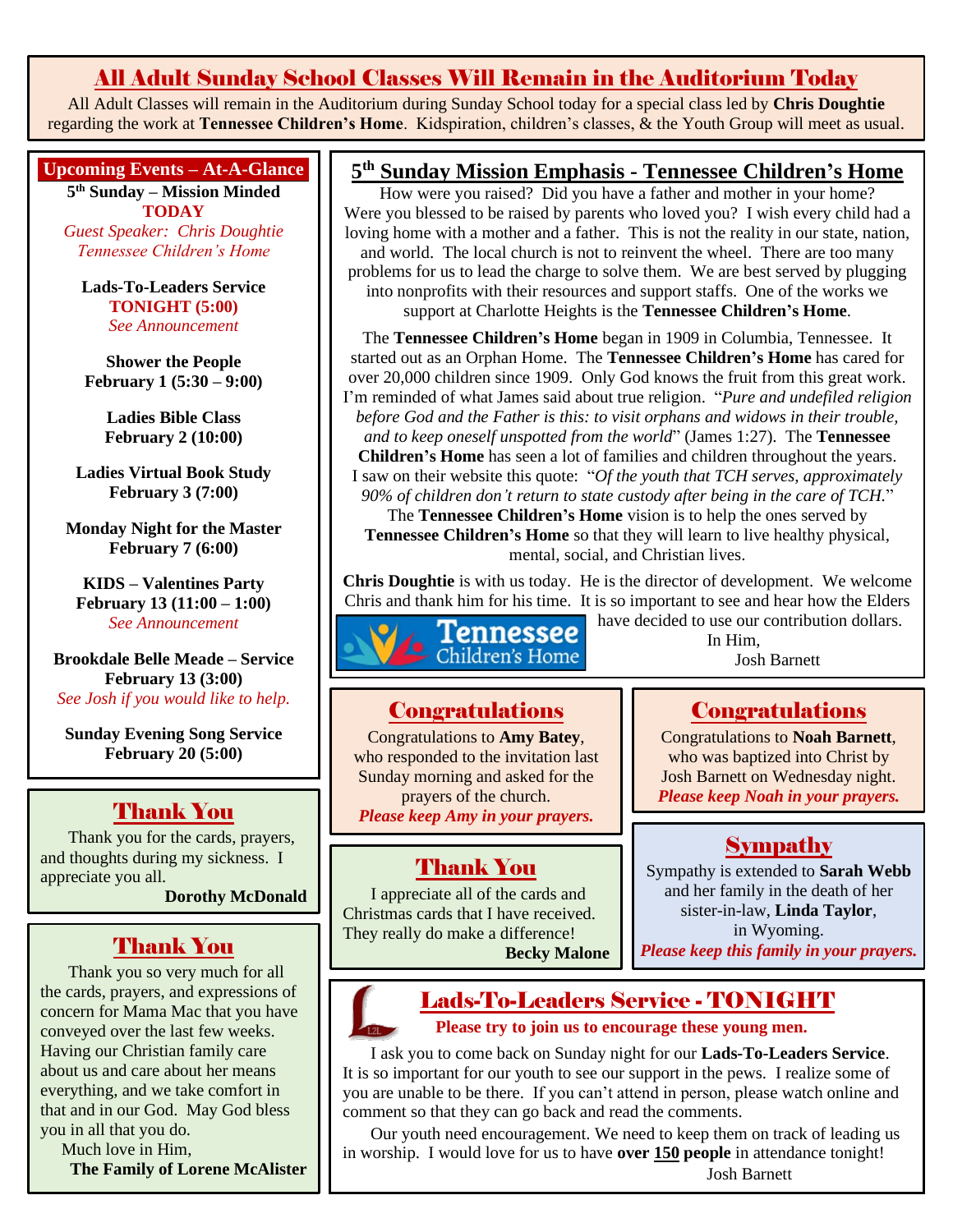